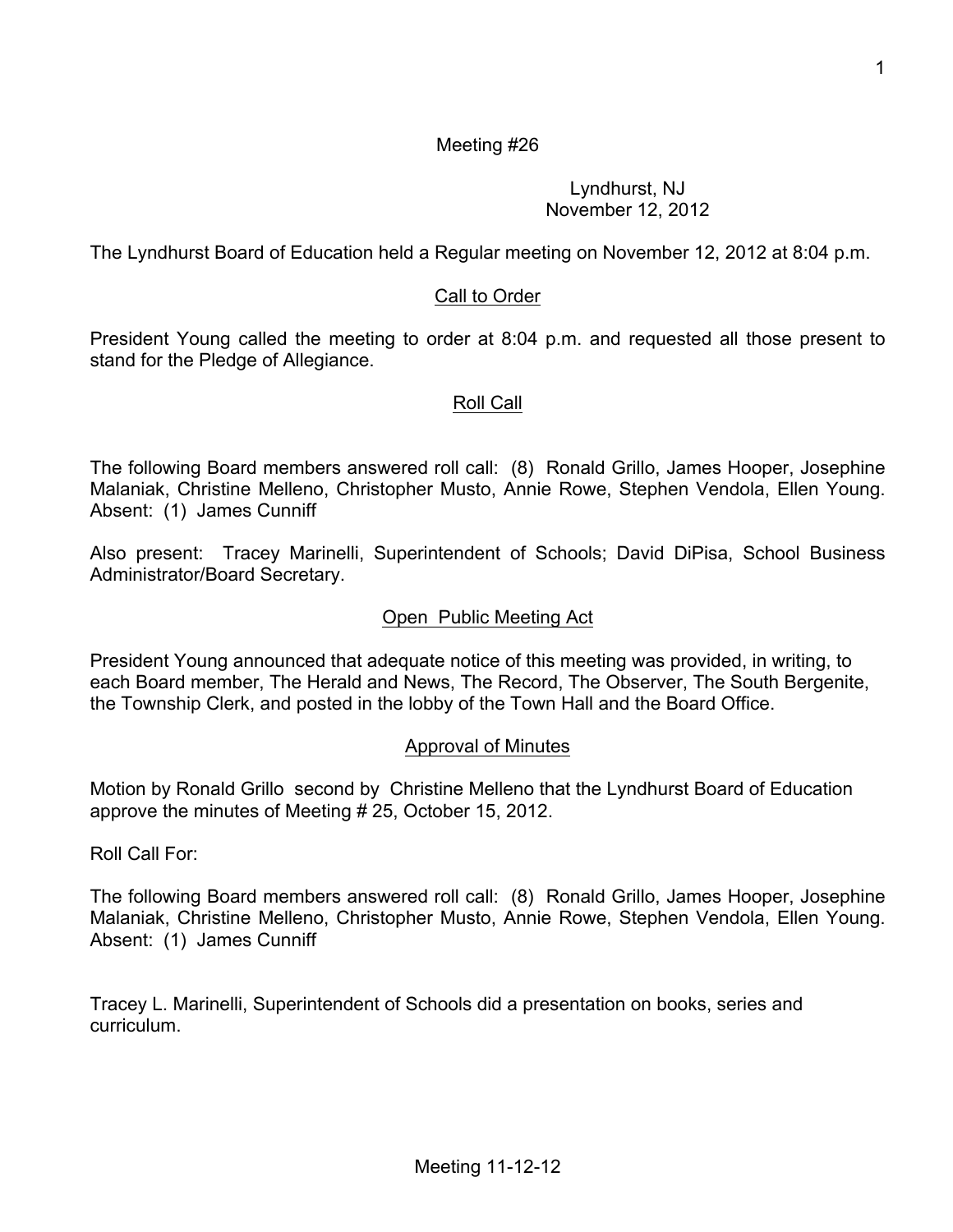# Public Comments

# Agenda Items

Elaine Stella **Hurricane** David DiPisa's Contract

Non-Agenda Items

Bill Woolis

## Finance Committee

Any Board member who takes exception to any of the following listed actions under the category of Finance may so indicate now and a separate motion for each of the excepted actions will be entertained.

Motion made by Christine Melleno second by Christopher Musto that the following Finance actions of the Board numbered 1 through 10 exception actions be adopted.

Roll Call For:

The following Board members answered roll call: (8) Ronald Grillo, James Hooper, Josephine Malaniak, Christine Melleno, Christopher Musto, Annie Rowe, Stephen Vendola, Ellen Young. Absent: (1) James Cunniff

- 1. BE IT RESOLVED, by the Lyndhurst Board of Education that it has received and accepts the financial reports of the Secretary and Treasurer of School Monies for the month ended October 31, 2012 and certifies that the reports indicate that no major account or fund is overexpended in violation of NJAC 6A:23-2.11(a) and that sufficient funds are available to meet the district's financial obligations for the remainder of the school year. A copy of the certification shall be included in the minutes.
- 2. BE IT RESOLVED, that the payroll for the month ended October 31, 2012 be and the same is hereby approved and ordered paid:

Payroll \$1,890,705.48

3. BE IT RESOLVED, that the attached list of supplies received and services rendered to the Board of Education of the Township of Lyndhurst, County of Bergen, for the month ended November 12, 2012 be and the same are hereby approved and ordered paid:

| Charter School (Fund 10)  | 18,372.00      |
|---------------------------|----------------|
| Current Expense (Fund 11) | \$1,298,407.83 |
| Capital Outlay (Fund 12)  | 52,100.00      |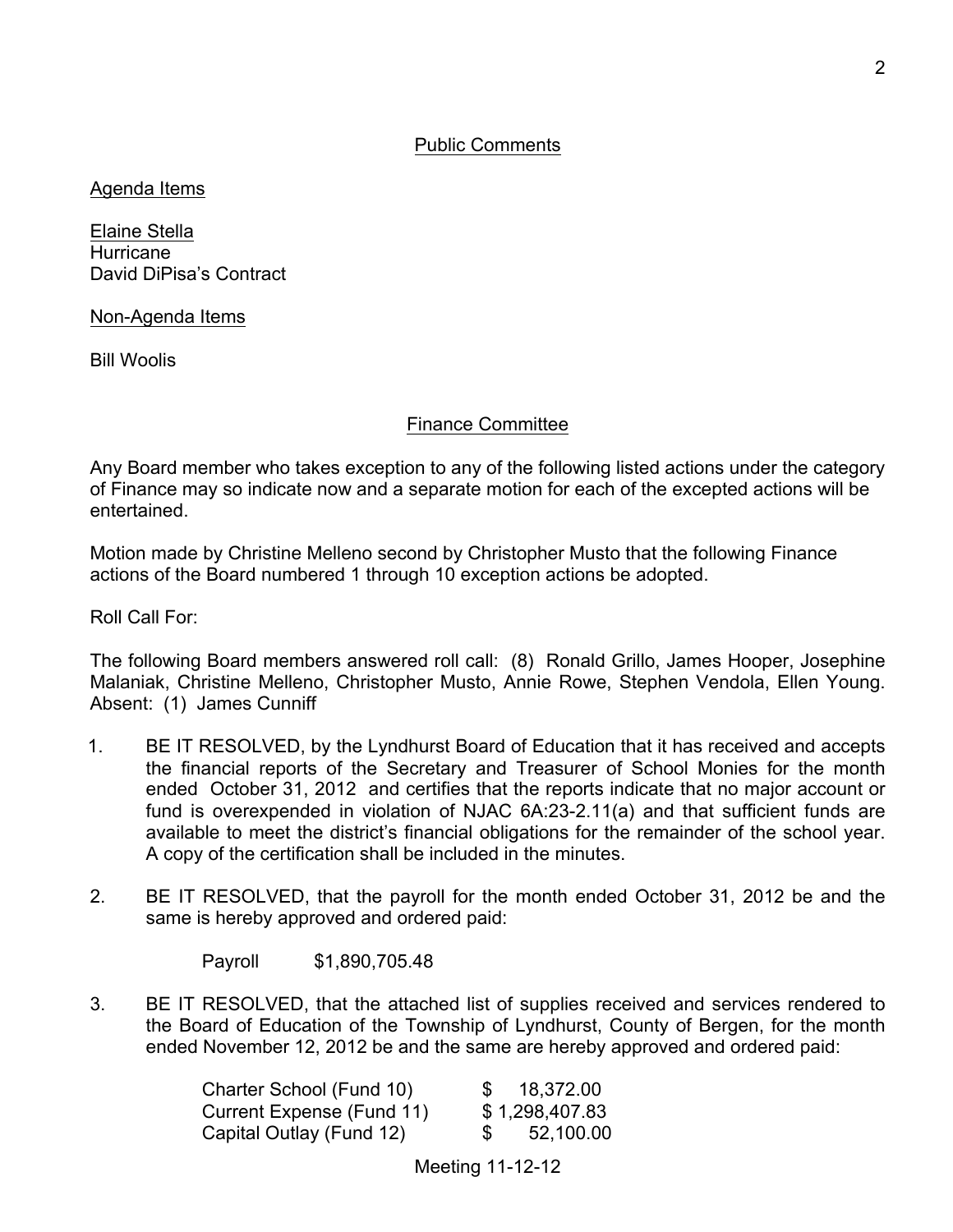| Special Revenue (Fund 20) | S.  | 24, 131. 24    |
|---------------------------|-----|----------------|
| Total                     |     | \$1,393,011.07 |
| <b>General Ledger</b>     | SS. | 72,010.35      |

4. BE IT RESOLVED, that cafeteria services rendered to the Board of Education of the township of Lyndhurst, County of Bergen, for the Month of October 2012, be and the same are hereby approved and ordered paid:

| Payroll/Payroll Taxes | \$35,520.66 |
|-----------------------|-------------|
| Services              | \$43,086.21 |

- 5. BE IT RESOLVED, that the Lyndhurst Board of Education approve the attached transfers for the month of October 2012.
- 6. BE IT RESOLVED, that the Lyndhurst Board of Education approve Langdon Ford Financial, Inc. as an approved vendor for the Lyndhurst Educational Systems' 403b program.
- 7. BE IT RESOLVED, that the Lyndhurst Board of Education approve a service contract with Trojan Refrigeration, Inc. for November 1, 2012 to June 30, 2013.
- 8. WHEREAS, the Department of Education requires New Jersey School Districts to submit three-year maintenance plans documenting "required" maintenance activities for each of its public school facilities, and

WHEREAS, the required maintenance activities as listed in the attached document for the various school facilities of Lyndhurst Public Schools are consistent with these requirements, and

WHEREAS, all past and planned activities are reasonable to keep school facilities open and safe for use or in their original condition and to keep their system warranties valid,

NOW THEREFORE BE IT RESOLVED, that the Lyndhurst Public Schools hereby authorizes the School Business Administrator to submit the attached Comprehensive Maintenance Plan for Lyndhurst Public Schools in compliance with Department of Education requirements.

9. BE IT RESOLVED, that the Lyndhurst Board of Education recognizes the damage from Hurricane Sandy and acknowledges that the repair project must be completed immediately and that it is an emergent situation, in accordance with N.J.A.C. 5:34-6.1 Emergency Purchases/General requirements and the use of emergency purchasing pursuant to N.J.S.A. 40A:11-6 or 18A:18A-7 accordingly, the board will fund the project 100% out of surplus and that application will be made to our insurance and FEMA for reimbursement.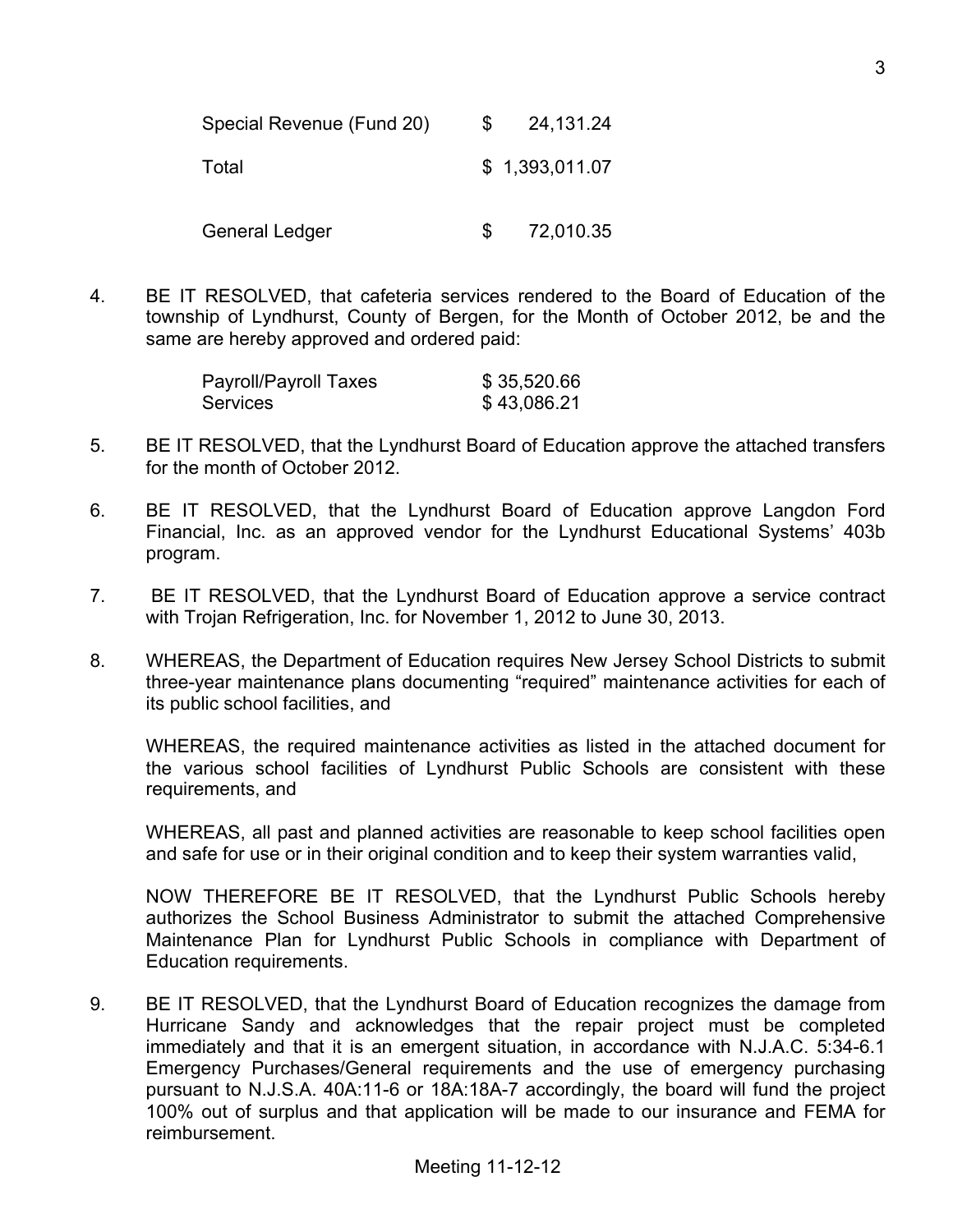10. BE IT RESOLVED, that the Lyndhurst Board of Education approve a transfer from its surplus for \$250,000.00. Amount is determined based upon estimates for repairs due to Hurricane Sandy. This transfer will facilitate the project for repairs to the Lyndhurst School District in the aftermath of Hurricane Sandy.

# Education & Curriculum Committee

Any Board member who takes exception to any of the following listed actions under the category of Education & Curriculum Committee may so indicate now and a separate motion for each of the excepted actions will be entertained.

Motion made by Josephine Malaniak second by Ronald Grillo that the following Education & Curriculum Committee actions of the Board numbered 1 through 1 exception actions be adopted.

Roll Call For:

The following Board members answered roll call: (8) Ronald Grillo, James Hooper, Josephine Malaniak, Christine Melleno, Christopher Musto, Annie Rowe, Stephen Vendola, Ellen Young. Absent: (1) James Cunniff

1. BE IT RESOLVED, that the Lyndhurst's 2012-2013 Nursing Services Plan has been reviewed and approved by the Bergen County Superintendent of Schools.

## Rules & Regulations Committee

Any Board member who takes exception to any of the following listed actions under the category of Rules & Regulations Committee may so indicate now and a separate motion for each of the excepted actions will be entertained.

Motion made by Stephen Vendola second by Ronald Grillo that the following Rules & Regulations Committee actions of the Board numbered 1 through 1 exception actions be adopted.

Roll Call For:

The following Board members answered roll call: (8) Ronald Grillo, James Hooper, Josephine Malaniak, Christine Melleno, Christopher Musto, Annie Rowe, Stephen Vendola, Ellen Young. Absent: (1) James Cunniff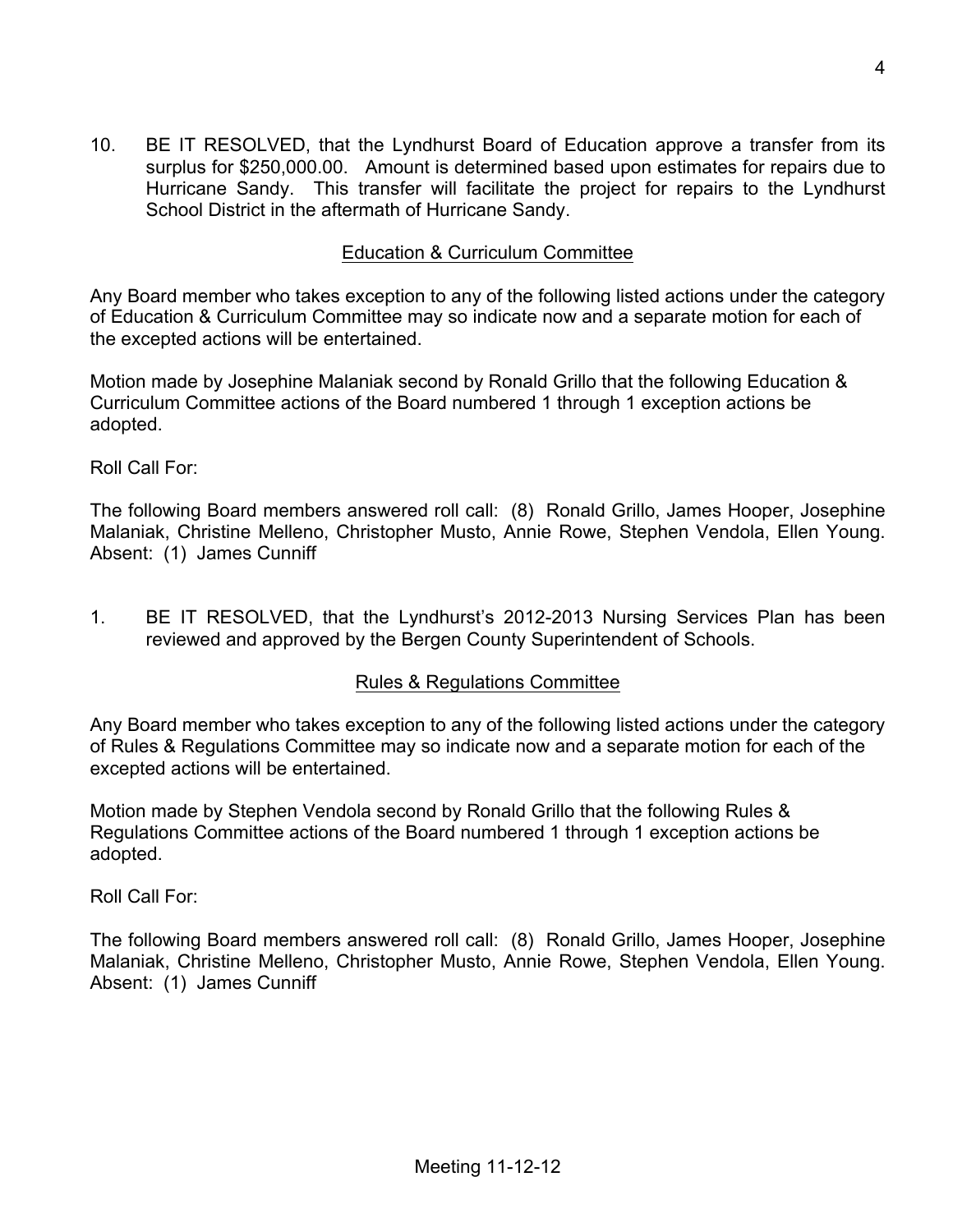1. BE IT RESOLVED, that the Lyndhurst Board of Education approve the following use of school facilities:

| Organization              | Place                                 | Time, Date, Purpose                                                                   |
|---------------------------|---------------------------------------|---------------------------------------------------------------------------------------|
| <b>NJ Hurricanes</b>      | Matera Field<br><b>Softball Field</b> | 12:00 pm $-6:00$ pm<br>10/21/12<br><b>Baseball Game</b>                               |
| Lyndhurst Music Assoc.    | High School<br>Cafeteria              | $5:00 \text{ pm} - 10:00 \text{ pm}$<br>10/26/12<br><b>Band Appreciation Dinner</b>   |
| <b>SKYY Swim Team</b>     | High School<br>Gym<br>Pool            | 4:30 PM-8:30 PM - 11/23/12<br>6:30 AM-5:30 PM -11/24/12<br>6:30 AM-4:30 PM - 11/25/12 |
| <b>PTA</b>                | Roosevelt<br>Gym                      | $8:30$ am $-3:30$ pm<br>12/13/12<br><b>Holiday Shoppe</b>                             |
| <b>Lyndhurst Football</b> | High School<br>Field                  | $11/9/12$ -Fri.- 6:00 - 9:00 pm<br>11/10/12-Sat.3:00-10:00 pm<br>Play-off games       |

## Student Activities & Recognition Committee

Any Board member who takes exception to any of the following listed actions under the category of Student Activities & Recognition Committee may so indicate now and a separate motion for each of the excepted actions will be entertained.

Motion made by Christine Melleno second by Christopher Musto that the following Student Activities & Recognition Committee actions of the Board numbered 1 through 3 exception actions be adopted.

Roll Call For:

The following Board members answered roll call: (8) Ronald Grillo, James Hooper, Josephine Malaniak, Christine Melleno, Christopher Musto, Annie Rowe, Stephen Vendola, Ellen Young. Absent: (1) James Cunniff

1. BE IT RESOLVED, that the Lyndhurst Board of Education approve home instruction for two (2) students, subject to state approval.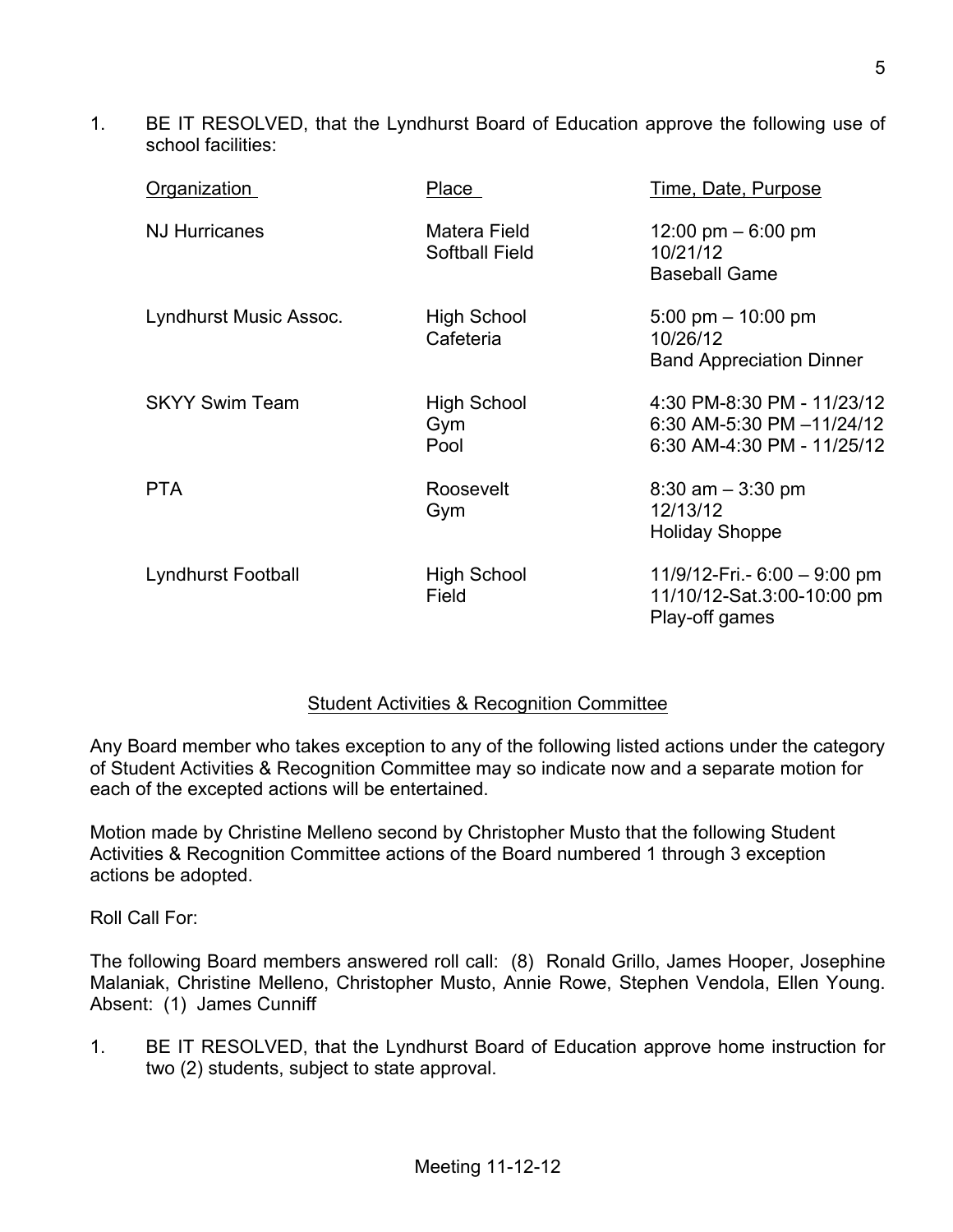- 2. BE IT RESOLVED, that the Lyndhurst Board of Education grant permission for one (1) classified student to attend BCSSD Venture program in Hackensack, at a tuition of \$99,000.00, prorated, effective October 16, 2012.
- 3. BE IT RESOLVED, that the Lyndhurst Board of Education approve two (2) students educational instruction services at a Healthcare Treatment Center at a rate of \$30.00 per hour.

# Personnel Committee

Any Board member who takes exception to any of the following listed actions under the category of Personnel Committee may so indicate now and a separate motion for each of the excepted actions will be entertained.

Motion made by Christine Melleno second by Ronald Grillo that the following Personnel Committee actions of the Board numbered 1 through 21 exception actions be adopted.

Roll Call For:

The following Board members answered roll call: (8) Ronald Grillo, James Hooper, Josephine Malaniak, Christine Melleno, Christopher Musto, Annie Rowe, Stephen Vendola, Ellen Young. Absent: (1) James Cunniff

- 1. BE IT RESOLVED, at the recommendation of Tracey L. Marinelli, Superintendent of Schools, that the Lyndhurst Board of Education accept the resignation of Tami Shellhamer as a certificated aide in the High School, effective October 22, 2012, with regret.
- 2. BE IT RESOLVED, at the recommendation of Tracey L. Marinelli, Superintendent of Schools, that the Lyndhurst Board of Education appoint Sally Ann Martinez as a certificated aide in the High School, effective November 8, 2012 at a rate of \$20,000 per year. Employment will be subject to approval, upon completion of criminal history background check, and subject to submission of all required application documents.
- 3. BE IT RESOLVED, at the recommendation of Tracey L. Marinelli, Superintendent of Schools, that the Lyndhurst Board of Education appoint Jill Gibert as a part-time nurse at Franklin, Jefferson and Washington Schools at a salary of \$37,800.00, for the 2012-2013 school year, effective September 1, 2012.
- 4. BE IT RESOLVED, at the recommendation of Tracey L. Marinelli, Superintendent of Schools, that the Lyndhurst Board of Education appoint Nicholas Serpico as the assistant girls basketball coach for the 2012-2013 school year, at a salary of \$5,488.00 step 1, subject to negotiations. Employment will be subject to approval, upon completion of criminal history background check, and subject to submission of all required application documents.
- 5. BE IT RESOLVED, at the recommendation of Tracey L. Marinelli, Superintendent of Schools, that the Lyndhurst Board of Education appoint Rick Ingraffia as assistant boys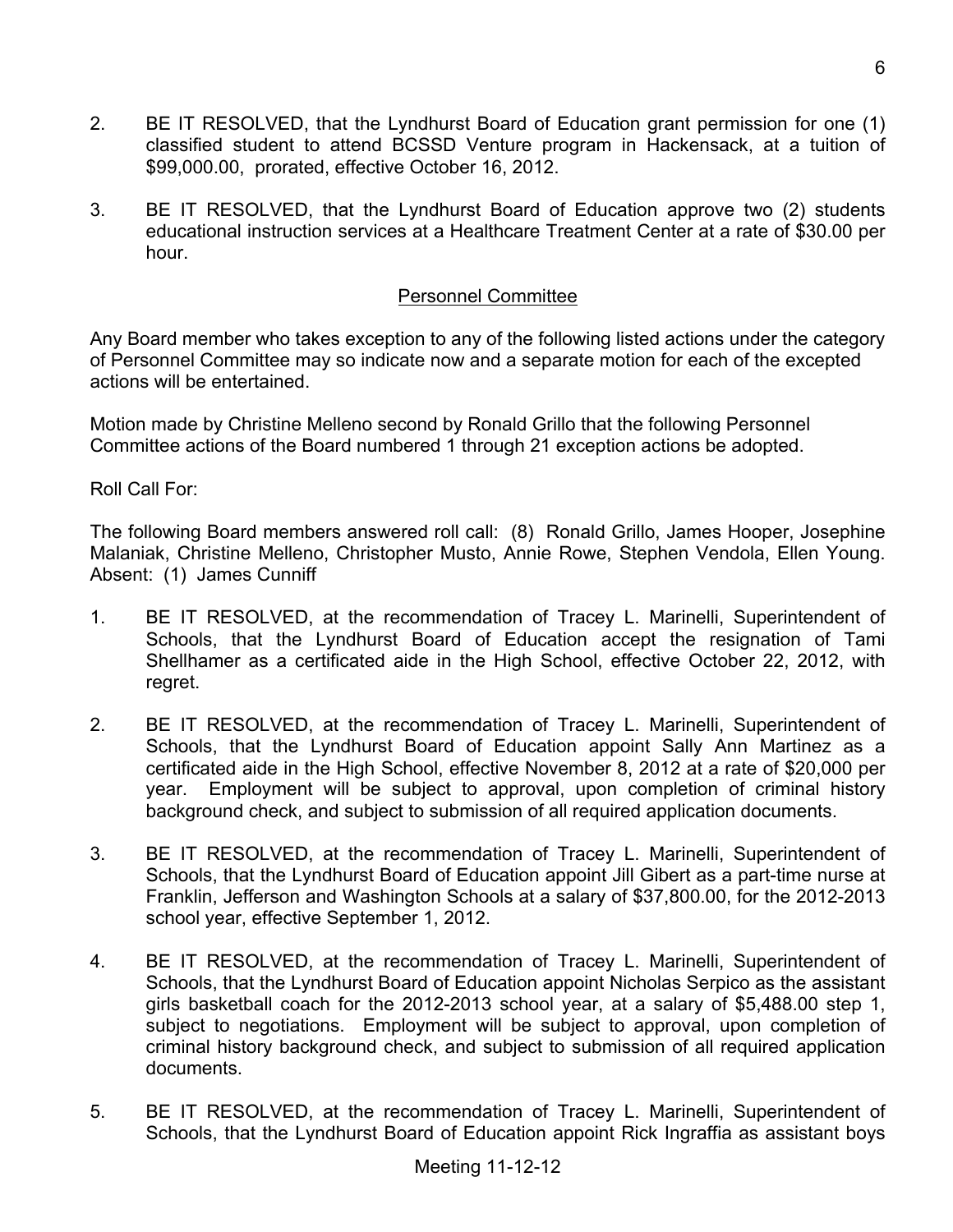basketball coach for the 2012-2013 school year, at a salary of \$5,488.00, step 1, subject to negotiations. Employment will be subject to approval, upon completion of criminal history background check, and subject to submission of all required application documents.

- 6. BE IT RESOLVED, at the recommendation of Tracey L. Marinelli, Superintendent of Schools, that the Lyndhurst Board of Education appoint Anthony Sorrentino as a Monetary Athletic Worker for the 2012-2013 school year.
- 7. BE IT RESOLVED, at the recommendation of Tracey L. Marinelli, Superintendent of Schools, that the Lyndhurst Board of Education grant Staci Valentin, remediation teacher at Lincoln School, a maternity leave with the use of accumulated sick days from December 21, 2012 to March 26, 2013.
- 8. BE IT RESOLVED, at the recommendation of Tracey L. Marinelli, Superintendent of Schools, that the Lyndhurst Board of Education grant Jennie Baslaw, Franklin School Teacher, grade 3, a Maternity Leave of Absence under the Family Leave Act with use of accumulated sick days from December 10, 2012 until May 21, 2013. Remaining days of May 2013 would be unpaid leave. Family Leave Act from June 1, 2013 until June 21, 2013. Return to work date September 2013.
- 9. BE IT RESOLVED, at the recommendation of Tracey L. Marinelli, Superintendent of Schools, that the Lyndhurst Board of Education appoint Nolan James as a permanent substitute teacher for the 2012-2013 school year, effective December 1, 2012, at a salary of \$22,000.00 pro-rated. Employment will be subject to approval, upon completion of criminal history background check, and subject to submission of all required application documents.
- 10. BE IT RESOLVED, at the recommendation of Tracey L. Marinelli, Superintendent of Schools, that the Lyndhurst Board of Education appoint Nicole Calandriello as a volunteer coach for Winter Cheering for the 2012-2013 school year.
- 11. BE IT RESOLVED, at the recommendation of Tracey L. Marinelli, Superintendent of Schools, that the Lyndhurst Board of Education appoint the following for the 2012-2013 school year. Employment will be subject to approval, upon completion of criminal history background check, and subject to submission of all required application documents:

Mariana Cardaci – Lunch Aide at Franklin Community School Gloria Fata – Lunch Aide at Roosevelt School Katherine Mooney – Lunch Aide at Roosevelt School David Morack – Part-time Bus Driver/Maintenance

12. BE IT RESOLVED, at the recommendation of Tracey L. Marinelli, Superintendent of Schools, that the Lyndhurst Board of Education appoint Michael Rizzo and Marc Petruzziello as Eighth Grade Yearbook Advisor for the 2012-2013 school year at a salary of \$1,332.00 each, subject to negotiations.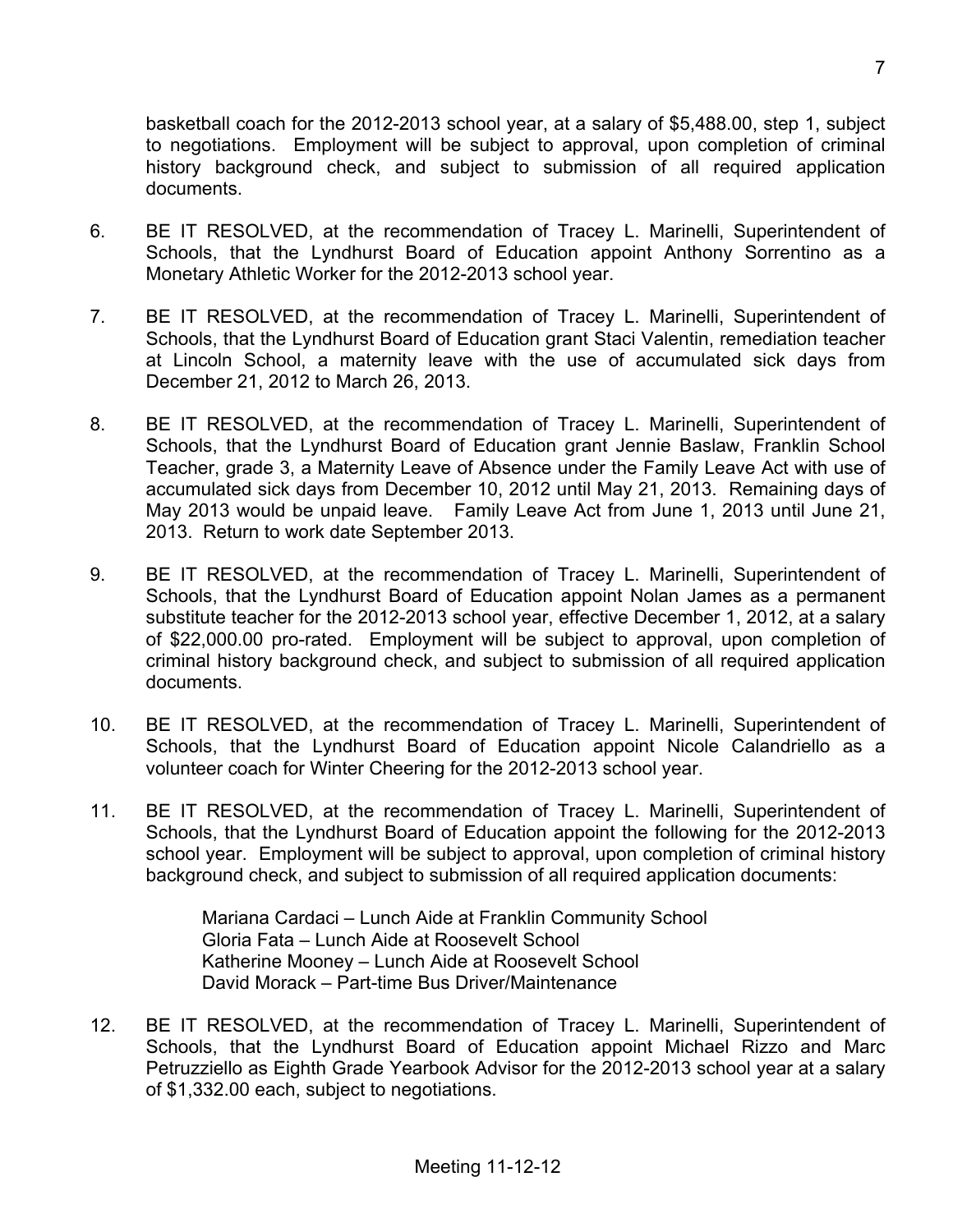- 13. BE IT RESOLVED, at the recommendation of Tracey L. Marinelli, Superintendent of Schools, that the Lyndhurst Board of Education appoint Blake Spence as Director of the Middle School Play for the 2012-2013 school year at a salary of \$3,500.00, subject to negotiations.
- 14. BE IT RESOLVED, at the recommendation of Tracey L. Marinelli, Superintendent of Schools, that the Lyndhurst Board of Education appoint Rich Tuero and Steven Arrigoitia as Assistant Directors of the Middle School Play for the 2012-2013 school year at a salary of \$1,750.00, subject to negotiations.
- 15. BE IT RESOLVED, at the recommendation of Tracey L. Marinelli, Superintendent of Schools, that the Lyndhurst Board of Education appoint Kenneth Porro as a volunteer for the Mock Trial Team at Lyndhurst High School.
- 16. BE IT RESOLVED, at the recommendation of Tracey L. Marinelli, Superintendent of Schools, that the Lyndhurst Board of Education approve David DiPisa's 2012-2013 Employment Contract.
- 17. BE IT RESOLVED, at the recommendation of Tracey L. Marinelli, Superintendent of Schools, that the Lyndhurst Board of Education approve the following Professional Development Opportunities:

| Lisa Stellato &                | 11/2/12, What Schools, Families & Students Need to                                              |
|--------------------------------|-------------------------------------------------------------------------------------------------|
| Kelly Chua                     | <b>About Transition</b>                                                                         |
| <b>High School</b>             | Approx. \$9.92                                                                                  |
| Joy Jable                      | 11/9/12, Pediatric Dysphagia                                                                    |
| <b>Washington School</b>       | Approx. \$189.00                                                                                |
| Marilyn Vitiello               | 11/13/12, Effective Communication with Parents                                                  |
| <b>Franklin School</b>         | Approx. \$4.34                                                                                  |
| Lisa Klein<br>Supervisor       | 11/15 - 11/18/12, NCTE Annual Convention<br>Las Vegas, Nevada<br>Approx. \$1,000.00             |
| Marlene Krupp<br>Supervisor    | 12/3/12 - Necessary Changes for Implementation<br>of CCSS<br>Approx. \$112.44                   |
| <b>Judy Dodson</b>             | 12/3/12 – Tying Language Goals to Core Standards                                                |
| Franklin/Col. & JC             | Approx. \$229.00                                                                                |
| Diane Jankowski<br>High School | $12/3/12 - 6$ <sup>th</sup> Annual Statewide Financial Literacy<br>Symposium<br>Approx. \$61.00 |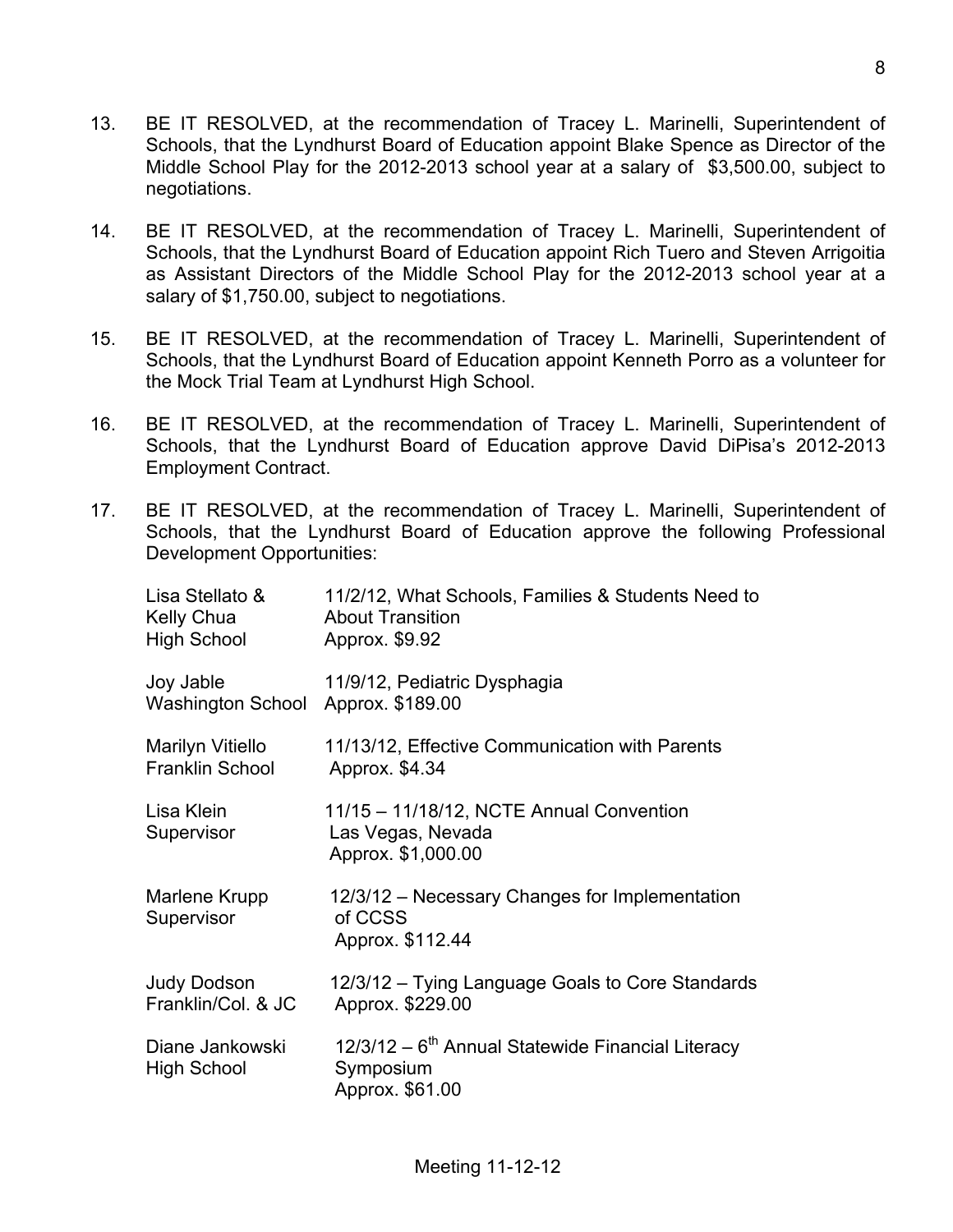| Maryann Mule<br><b>High School</b> | 12/11/12 - Assessment & Clinical Management of<br><b>Suicidal Youth</b><br>Approx. \$95.00 |
|------------------------------------|--------------------------------------------------------------------------------------------|
| Maryann Mule<br><b>High School</b> | 2/7 & $2/8/13$ – Be Shore to Believe – $27th$ ASAP<br>to Believe<br>Approx. \$342.62       |

18. BE IT RESOLVED, at the recommendation of Tracey L. Marinelli, Superintendent of Schools, that the Lyndhurst Board of Education approve the following job descriptions:

> Custodian Maintenance/Bus Driver

19. BE IT RESOLVED, at the recommendation of Tracey L. Marinelli, Superintendent of Schools, that the Lyndhurst Board of Education place the following employees on the proper step of the salary guide, subject to negotiations:

| Hamlet Marte        | From: BA @ $$59,645$    | To: MA @ \$67,045  |
|---------------------|-------------------------|--------------------|
| <b>Blake Spence</b> | From: $BA+30 @ $54,315$ | To: MA @ $$58,315$ |

20. BE IT RESOLVED, at the recommendation of Tracey L. Marinelli, Superintendent of Schools, that the Lyndhurst Board of Education grant permission to the following college student to do classroom observation in the Lyndhurst Public Schools, in order to fulfill her course requirements:

| Samantha Holland   | Observation $-6$ hours     |
|--------------------|----------------------------|
| NJ City University | November 19, 2012          |
|                    | Grade 4 - Roosevelt School |

21. BE IT RESOLVED, at the recommendation of Tracey L. Marinelli, Superintendent of Schools, that the Lyndhurst Board of Education approve the attached list of substitute teachers for the 2012-2013 school year. Employment will be subject to approval, upon completion of criminal history background check, and subject to submission of all required application documents.

Unfinished Business

James Hooper Swim Team Co-Op

High School Musical – 11/15 & 11/16 – 7:00 PM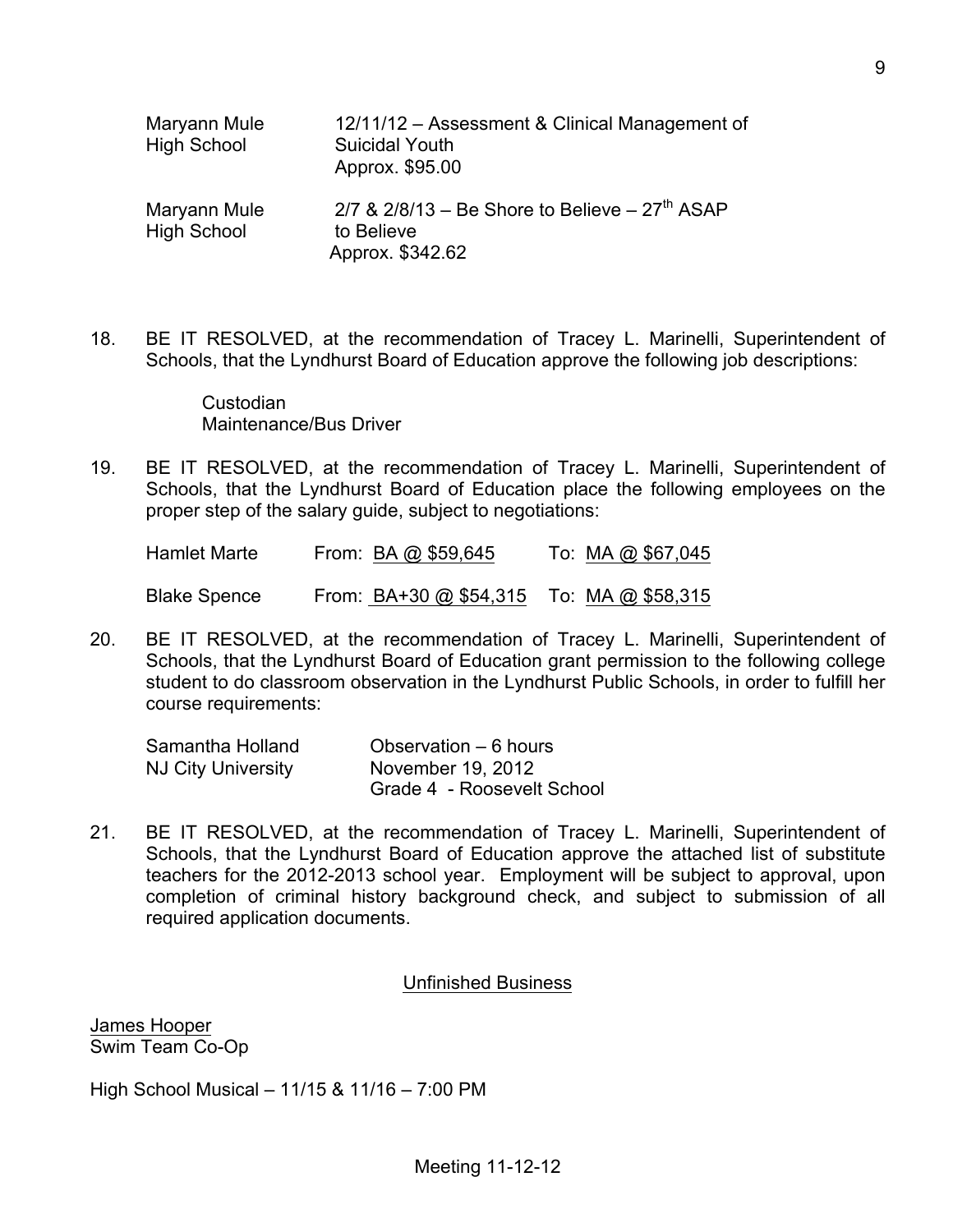## New Business

## Superintendent's Report

National Honor Society – 11/20/12 – 7:00 PM

Hurricane Sandy Fund Raiser High School Football Team Beefsteak PTA Roosevelt School – Clothing Drive Board Office – Gift Cards Jefferson School – School Supplies

Public Comment

Agenda Items

Non-Agenda Items

Mr. Wollis Other School Wear – Questioned Forever or Yearly Limited Self Expression

Elaine Stella Superintendent's Contract

Ellen Young – Responded Item by Item Response To Explained Tracey L. Marinelli's Merit Raise

Darius Hughes Beefsteak Thank to Ms. Rowe, Ms. Young and Mr. Grillo

Steven Vendola Pay for Hourly Employees

Tara Piece of Paper Regarding Pay

Marge Rienzi Washington & Lincoln School

Frank Mezzina Community Service Hours

Elaine Pell Nurse at Franklin School